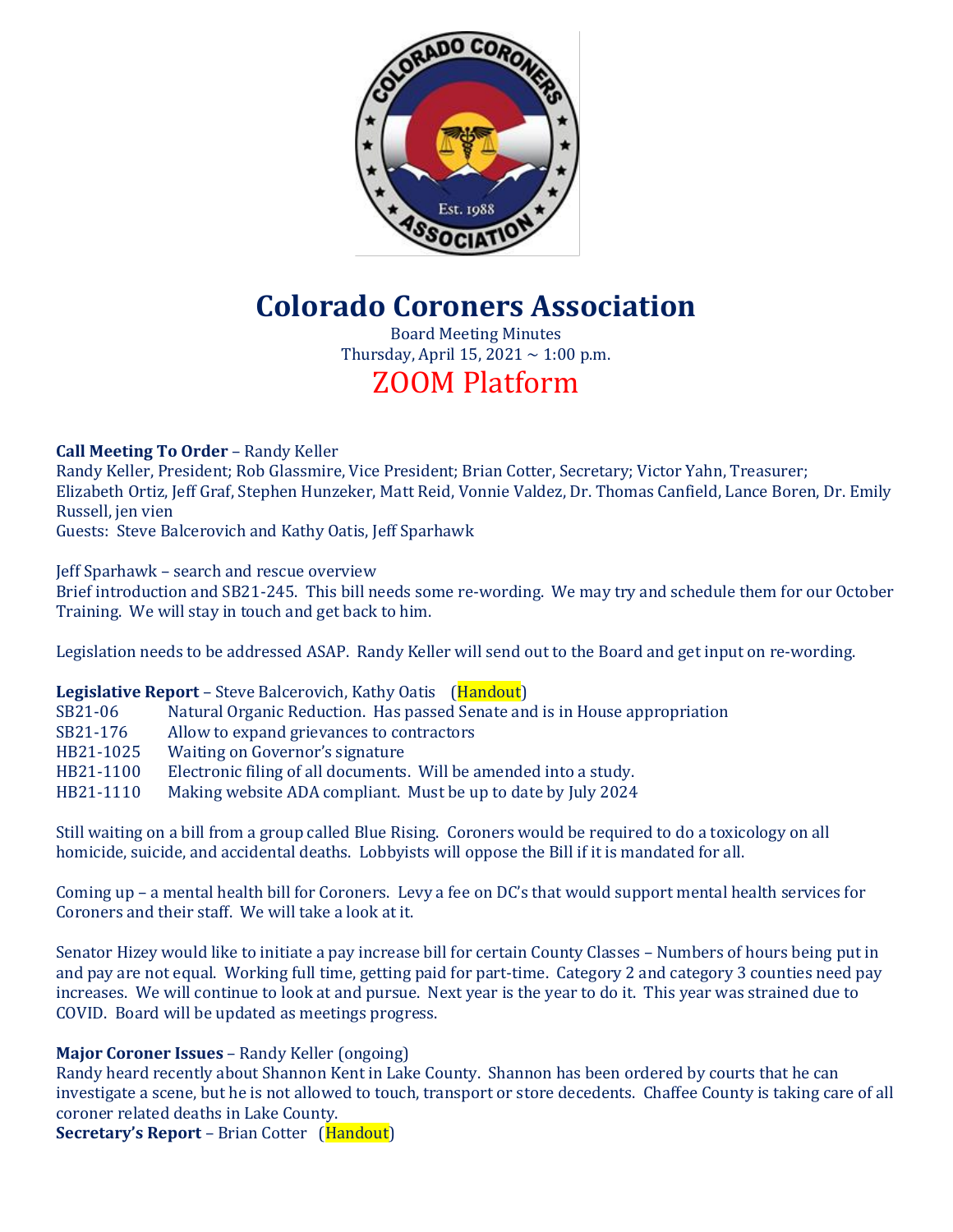#### Review Minutes from January 21, 2021

Brian Cotter motions to approve minutes from January meeting as presented. Second by Stephen Hunzeker. Motion accepted unanimously.

### **Treasurer's Report** – Victor Yahn (Handout)

Please consider that our current accountants suggests that we have an outside company oversee our accounts, taxes and reports. Some of our taxes were overpaid, and we will be getting a refund. Having the outside company oversee our accounts makes sense.

Vonnie Valdez motion to approve Treasurer's report as presented. Second by Matt Reid. Motion accepted unanimously.

**Dues Update** – Reviewed the Dues spreadsheet. 3 Counties haven't paid yet, one has a check in the mail. Randy spoke to Clear Creek and we should be receiving their check soon. Randy spoke to Dr. Morrow in Baca County. His exact words are "It is sitting on my desk, I am slow." Teller and Park Counties will not be joining CCA.

Suggestion was made to ask Shannon Kent to resign, and to list the Commissioners of Lake County as CCA members and NOT Shannon Kent. Randy Keller does not want CCA to get involved in the Lake County fight. It will take care of itself.

**New Business** – Randy Keller Coroner Pay Update

**Certification** –160 known active Certified Death Investigators.

**Coroner Assist Team** – Randy Keller

**Education** – Randy Keller and Matt Reid Equipment Purchase and Streaming Matt – has clothing order basics. Board shirts need to be ordered – each Board Member gets 3 shirts. Marketing is in good shape.

Currently have 76 people registered to attend in person, and 6 people registered to attend virtually

 Jen Vien 2021, 2022 Locations Ideas for 2023 Liz suggested the Monarch Hotel in Blackhawk, Colorado

**General Membership Meeting** – Randy Keller

June 9, 2021 5:30 p.m. in person at the Hotel Elegante' Virtual Voting like last year for our virtual attendance members Voting could take place during the meeting In person attendees will be able to vote online. Virtual members can attend General Meeting.

**CCSTB** – Randy Keller Randy Keller was reappointed to another 3-year term to the Board. Kevin Grantham, Fremont County Commissioner and Glenn Trainor, Chief of Police for Winter Park were appointed.

**Peer Review** – Rob Glassmire Some outstanding complaints and issues that were addressed. Many of the complaints are not something CCA can address. **Marketing & Promotions** – Matt Reid